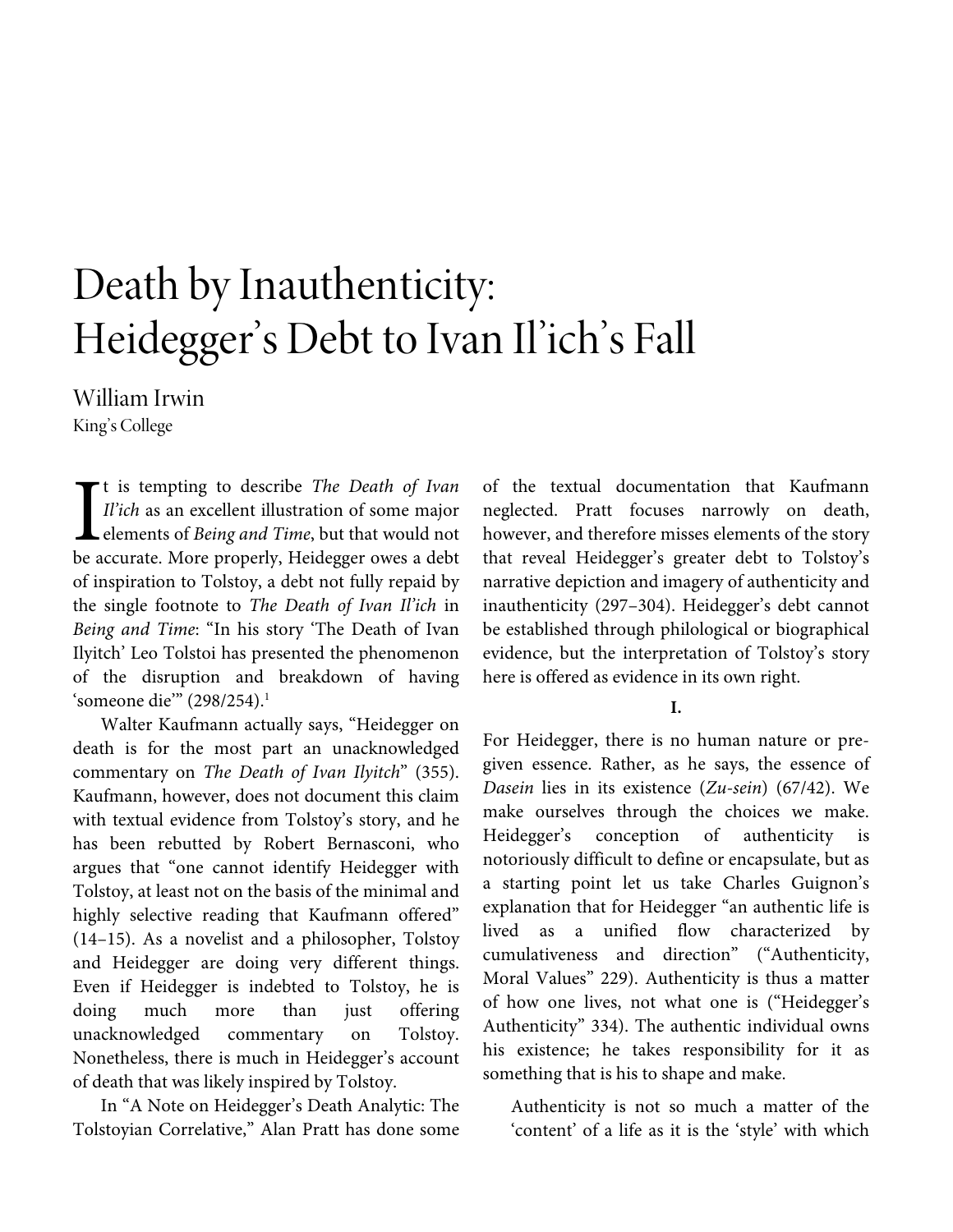one lives. The distinction between authenticity and inauthenticity seems to hinge not on *what* one is in the sense of what specific possibilities one takes up, but rather of *how* one lives. ("Heidegger's Authenticity" 334)

No individual is ever completely authentic or inauthentic, although one mode or the other does tend to predominate. In our everydayness, as Heidegger describes it, we tend to fall into the "they-self" (*das Man*). We lose ourselves in a public identity and in the meaningless chatter of the crowd. We become simply one among many; we adopt common and socially acceptable opinions on current affairs; we become preoccupied with issues and talk that hide from us our own individuality; we become predominantly inauthentic.

Ivan Il'ich was inauthentic long before he learned of his illness. Ivan was an accomplished man in some ways, but nothing extraordinary. In fact, "Ivan Il'ich's life had been most simple and commonplace—and most horrifying" (49). He was the middle son of a government official, neither cold like his older brother nor reckless like his younger brother. He was a happy mean between the two—clever, lively, and pleasant. Ivan's character was molded at the university:

As a law student he was to become what he was to remain for the rest of his life: a capable, good-natured, sociable man but one quick to carry out whatever he considered his duty, and he considered his duty all things that were so designated by people in authority. (50)

Before taking his first position after law school, Ivan makes sure he has all the trappings that go along with such a position—the right clothes, the right linens, the right shaving tools, and so forth. Rather than actively shaping his life, Ivan plays his roles as given him. At work he is reserved and even severe, while at play he is witty and good humored. He enjoys his youthful fun, but it is all done in the proper way, "with clean hands, in clean shirts, and with French phrases, and, most importantly, among people of the best society—consequently with the approval of those in high rank" (52). Ivan falls easily and willingly into the role of the "theyself." He is, for the most part, inauthentic in his mode of being. He lacks self-reflection and a sense of purpose; he is simply concerned with keeping up appearances and fitting in.

Climbing the ladder of bureaucratic success, in a new town at a new post Ivan meets his future wife, Praskovya Fyodorovna. She is attractive with a good family and a little money. In marrying his wife, Ivan does something that both gives him pleasure and gains the approval of people of the highest standing. He blends into the "they-self" even more. All is very good with his wife for some time, but during the first few months of her first pregnancy things change. She becomes jealous, demanding, and fault finding. Perhaps Ivan was not so wise in the choice he made; perhaps he should have considered things more closely. Ivan comes to the realization that married life is not conducive to the pleasures he enjoys, and he throws himself more into his work. Not terribly bothered by the state of his marriage, Ivan accepts it, as he does most things, as being just the way things are: "Of married life he demanded only the conveniences it could provide—dinners at home, a well-run household, a partner in bed, and above all, a veneer of respectability which public opinion required" (58). Continuing his climb, Ivan takes a new position, and they move to a new town. His work is everything to him, and he goes on living this way for another seven years.

This leads us to a consideration of Heidegger's phenomenology. Part of *Dasein*'s "Being-in-theworld" is its "state-of-mind," which is the basis for the world mattering for *Dasein*. The German here is telling: "state-of-mind" is *Befindlichkeit*, how one "finds" oneself. (It may also be translated as affectedness.) One always finds oneself in a particular state of mind; the implication is that we find ourselves in a "state-of-mind" and can only with some effort change it. "Mood" (*Stimmung*) is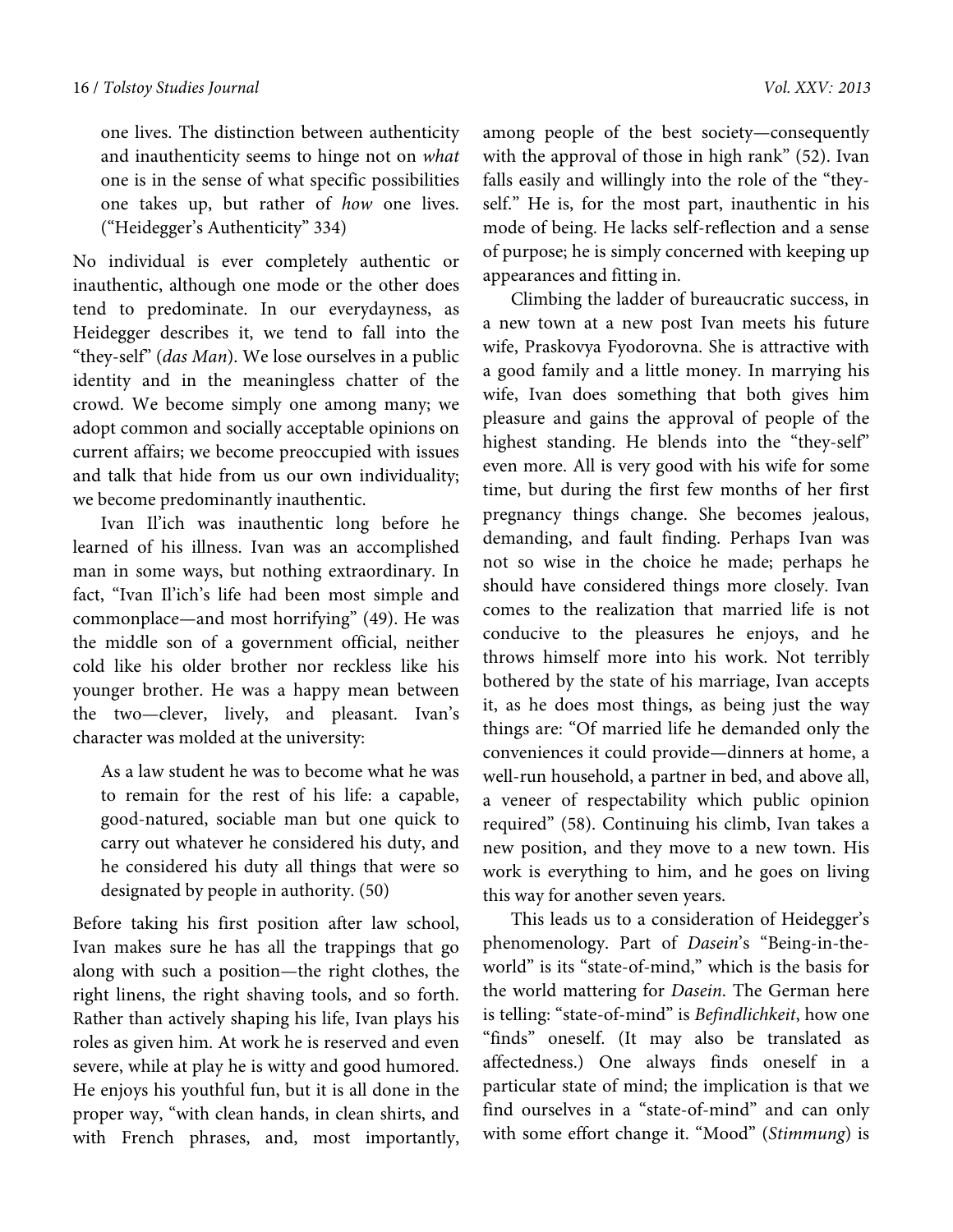the basic way in which "state-of-mind" manifests itself; we often simply find ourselves in a particular mood with little account of why. The mood in particular that highlights our attempts to hide from death is what Heidegger calls *Angst.* Unlike fear, which always has an object, *Angst* is without a particular object. *Angst* reveals that *Dasein* has some sense of the groundlessness of its own existence. As Heidegger says, "Being-towards-death is essentially *Angst*" (310/265–266). (Here and throughout I have used the original German *Angst*, rather than in its English translation, "anxiety." "Dread" would be another possible translation for *Angst*.)

Ivan expects to be made a judge, but is not. Apparently, he is living above his means, because he cannot make ends meet on his salary, which is actually a good one. After moving the family to the country for the summer, Ivan for the first time experiences decidedly negative emotions. Even the death of his children had not caused him any terrible upset, but without the diversion of work, he is lost: "In the country, with no work to do, Ivan Il'ich for the first time in his life experienced not only boredom but intolerable anguish" (62). With the everyday life of the "they-self" stripped away Ivan experiences *Angst*, a kind of creeping, uncanny, "not-at-home" (*unheimlich*) feeling that points to a realization of one's own mortality. Ivan does not confront his *Angst,* but nonetheless it is there beneath the surface. Ivan's life has been "falling" (*verfallen*), as Heidegger would say, inauthentic, lost in the "they-self:"

As falling, everyday Being-towards-death is a constant *fleeing in the face of death*. Being*towards*-the-end has the mode of *evasion in the face of it*—giving new explanations for it, understanding it inauthentically and concealing it. (298/254)

His *Angst* signals not something new in his way of life, but rather the near-awareness of his inauthentic life rising to the surface.

*Dasein* is "thrown" (*geworfen*) into the world with certain fixed and unalterable characteristics, but *Dasein* is also falling. The description of inauthentic existence as falling becomes important for our analysis when Ivan Il'ich goes to St. Petersburg with his mind firmly set on finding a position that would pay five thousand rubles. Securing such a position, he believes, would show people what he is worth and would make him feel good again. Thanks to a chance meeting, Ivan secures an even better position, and this does indeed lift his mood for a time. He finds just the right apartment in the new city and sets about the task of decorating it himself. In fact, the job of decorating is so engrossing that he becomes distracted even at work.

A pivotal event occurs while Ivan is decorating: He mounts a stepladder to hang some curtains, accidentally misses a step, and falls. Ivan bangs his side, but does not think much of it; the bruise hurt for a while, but the pain disappeared. Later on, he even gives a comic demonstration of his fall. Ivan is proud of his decorating, but in truth, it is nothing special:

In actuality it was like the homes of all people who are not really rich but who want to look rich, and end up looking like one another. […] And his place looked so much like others that it would never have been noticed, though it all seemed quite exceptional to him. (66)

Ivan is, for a time, content with his life as it takes on an everyday tone of "the they:" "He got up at nine, had his coffee, read the newspapers, then put on his uniform and went to court" (68). He finds his work neither boring nor engaging, reads a book that is the talk of the day, and settles down to some work in the evening to avoid his wife and children. He throws dinner parties a little above his means, tries to entertain just the right people, and always puts on a good show. Things such as his parties, which he thinks are extraordinary, are actually quite ordinary. He derives the pleasure of vanity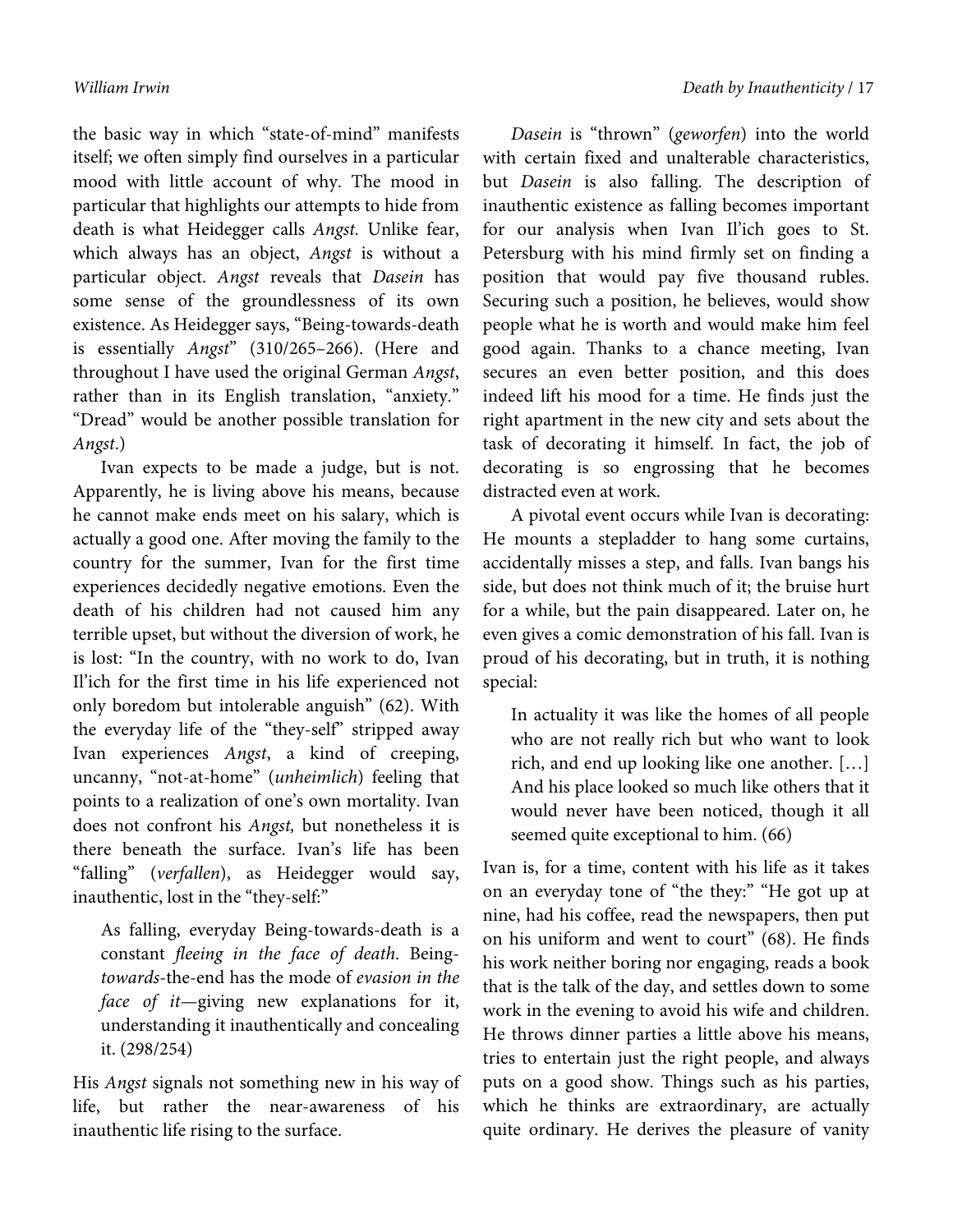and socializing from his parties, but he finds his greatest pleasure in a simple game of cards.

Ivan is "falling" in the Heideggerian sense, falling ever more completely into inauthenticity, and, literally, it is a fall that leads to his physical condition—or at least so he thinks. The doctors can never quite determine what is wrong with him, and we may wonder whether inauthenticity kills him. Perhaps his illness and resultant death are psychosomatic. Ivan may even glimpse this possibility himself when he muses: "Can it be true that here, on this drapery, as at the storming of a bastion, I lost my life? How awful and how stupid! It just can't be! It can't be, yet it is" (97). As he says, "Life, a series of increasing sufferings, falls faster and faster toward its end—the most frightful suffering. 'I am falling'" (123). But he is slow to have an epiphany. Even upon realizing that his falling life has been a series of increasing sufferings, he is not able to accept that he has not lived his life in the best possible way:

But if only I could understand the reason for this agony. Yet even that is impossible. It would make sense if one could say I had not lived as I should have. But such an admission is impossible, he uttered inwardly, remembering how his life had conformed to all the laws, rules, and proprieties. (123–124)

Ivan cannot face himself because he cannot criticize the "they-self" because he cannot separate himself from the "they-self." Rather than face the fact that his life has been an inauthentic mess and that he is now suffering the mental effects and their physical manifestation, he instead sees the whole state as absurd: "There is no explanation. Agony. Death. Why?" (124). The *Angst* he had felt when inactive in the country returns. He is left alone with "*It*" (97). What is *It*? Death, the impending sense of death—*Angst* in the Heideggerian sense. Ivan cannot or will not name it; it is simply *It*. (The Russian text uses the third-person feminine

pronoun, она, "she," which replaces the feminine noun for death, смерть.)

Heidegger speaks of a "reticent self-projection upon one's ownmost Being-guilty, in which one is ready for *Angst*" (343/297). Guilt can highlight my *Angst* and can lead me to authentic existence. The German for guilt, *Schuld*, also has the sense of a debt. With guilt, I see my past as something for which I am responsible. The past for which I feel guilt, a certain debt, is there, and it influences my present. It does not, however, causally determine it. Ivan is utterly alone and infected with feelings of guilt for the way he is affecting others:

After supper his friends went home, leaving Ivan Il'ich alone with the knowledge that his life had been poisoned and was poisoning the lives of others, and that far from diminishing, the poison was penetrating deeper and deeper into his entire being. (83)

Later, Ivan, the judge, picturing himself on trial, shouts out:

But I'm not guilty! What is this for? […] Why all this horror? What is it for? But think as he might, he could find no answer. And when it occurred to him, as it often did, that he had not lived as he should have, he immediately recalled how correct his whole life had been and dismissed this bizarre idea. (120)

Ivan still cannot face the fact that he has lived inauthentically, though the issue is at least beginning to play with his mind.

It is the "call of conscience" (*Ruf des Gewissens*), as Heidegger terms it, that can reorient *Dasein*. *Dasein* comes face to face with himself and realizes that in a very real way he stands alone. *Dasein* may belong to this group or that group, but ultimately his death is his alone. Ivan sees he is dying and is in a constant state of despair, but he cannot grasp what this means. He ponders a syllogism: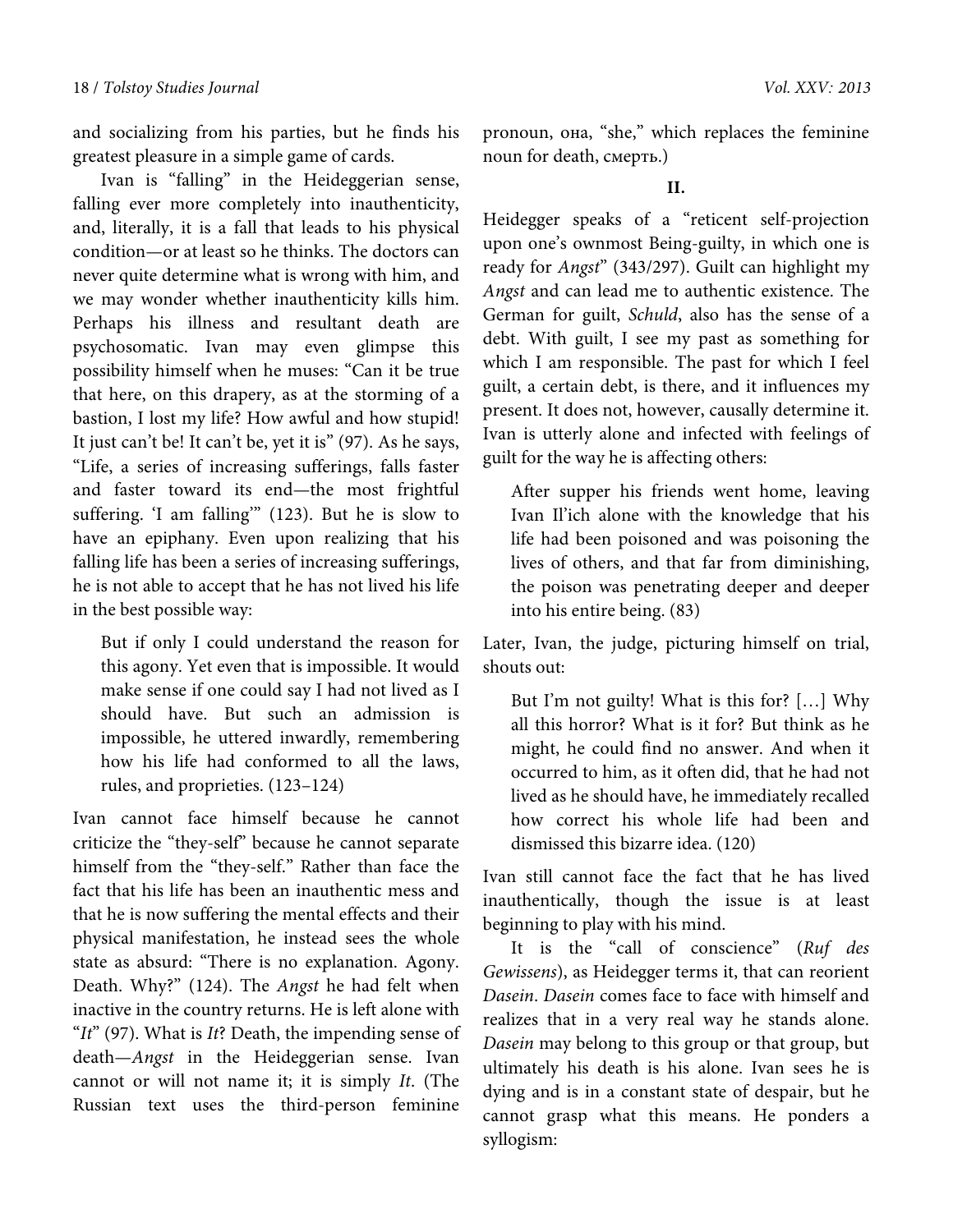Caius is a man, men are mortal, therefore Caius is mortal—had always seemed correct to him as applied to Caius but by no means to himself. That man Caius represented man in the abstract, and so the reasoning was perfectly sound; but he was not Caius, not an abstract man. (93)

Ivan reflects on his childhood as little Vanya who had lived a pleasant life, played ball, kissed his mother's hand. Caius had not done those kinds of things. Would not little Vanya have realized it if he were going to die? As he says, "If I were destined to die like Caius I would have known it; an inner voice would have told me. But I was never aware of any such thing" (94). Later, though, "the call of conscience" begins to speak to him:

What do you want, he repeated inwardly. What? Not to suffer. To live, he replied. […] To live? How? Asked the voice of his soul. Why, to live as I did before—happily and pleasantly. (118)

Upon thinking about it, though, his past life no longer seemed like such a great thing:

[A]ll the best moments of his pleasant life now seemed entirely different than they had been in the past—all except the earliest memories of childhood. Way back in his childhood there had been something really pleasant. […] But the person who had experienced that happiness no longer existed. It was as though he were recalling the memories of another man. (119)

Ivan looks at all of the past after his childhood as having been not so great after all. His climbing did not take him higher: "It's as though I had been going steadily downhill while I imagined I was going up" (120). He begins to see life itself as senseless and disgusting, and then it occurs to him that he may be to blame for this: "'Perhaps I did not live as I should have,' it suddenly occurred to him. 'But how could that be when I did everything one is supposed to do'?" (120) Of course, that he did

everything he was supposed to do is precisely the problem. He lived as everyone else did, not just in his work, hobbies, and manners, but also in his denial of death. He was never authentic.

Ivan's past cannot be changed, but given that his past does not determine his future, how, then, should he face the future? The answer, for Heidegger, is with what he calls "resolve" or "resoluteness" (*Entschlossenheit*), which is anticipatory. As he says, "Self-projection upon [*Dasein*'s] ownmost being-guilty, in which it is ready for *Angst*—we call 'resoluteness'" (343/297), and "*Angst* merely brings one into the mood for a *possible* resolution" (394/344). *Dasein* is to face the future with a feeling of full responsibility and anticipation. Ivan was resolute in a sense when he sought a new job in St. Petersburg, but he was not resolute in the Heideggerian sense. He was not taking responsibility for his past, nor was he authentically anticipatory in the sense of owning his existence going forward. He was "falling," though he thought he was climbing. As Heidegger says, "resolute *Dasein* has brought itself back from falling, and has done so precisely in order to be more authentically 'there' in the 'moment' as regards the Situation which has been disclosed" (376/328). Ivan is not resolute in this way.

In fact, throughout his illness Ivan toggles back and forth between accepting and denying his imminent death, as well as accepting and denying that he has not lived authentically. As we would expect, those around him existing in the mode of the "they-self," his wife, doctors, and friends, flee in the face of death. They do not accept Ivan's inevitable demise, and they encourage his denial. Ivan begins to see his own inauthenticity, and he can see it clearly in others: "Nothing did so much to poison the last days of Ivan's life as this falseness in himself and those around him" (105). Only the servant Gerasim, and later Ivan's son Vasya, openly and honestly accept Ivan's fatal condition. Only Gerasim is comfortable company for Ivan: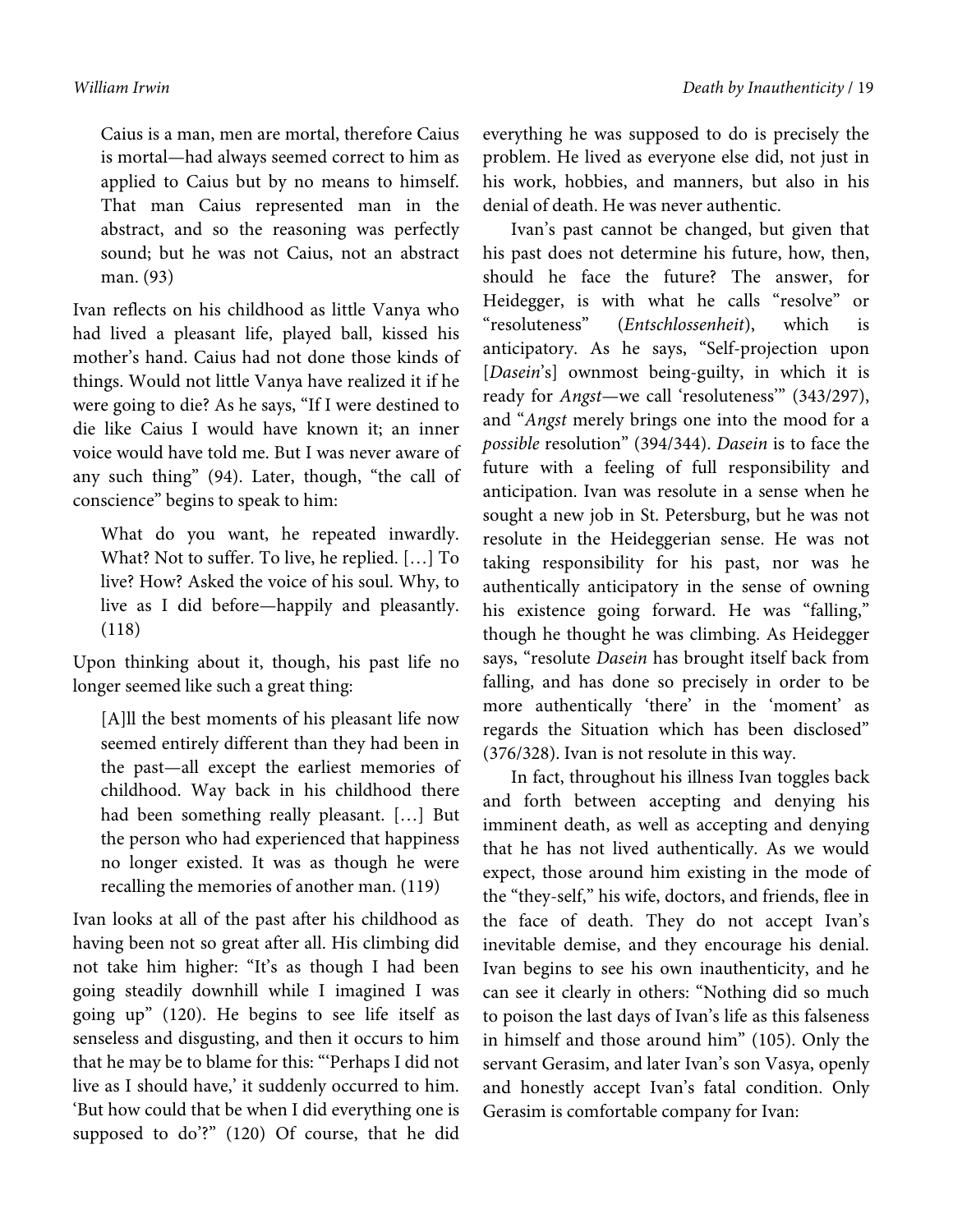"It would be a different thing if you weren't sick, but as it is, why shouldn't I do a little extra work?" Gerasim was the only one who did not lie; everything he did showed that he alone understood what was happening, saw no need to conceal it, and simply pitied his feeble, wasted master. (104)

### **III.**

In reflecting on his situation, it finally occurs to Ivan that his life, as he had lived it, might not have been the best possible kind of life.

"What if my entire life, my entire conscious life, simply was not the real thing?" It occurred to him that what had seemed utterly inconceivable before—that he had not lived the kind of life he should have—might in fact be true. […] His official duties, his manner of life, his family, the values adhered to by people in society and in his profession—all these might not have been the real thing. (126–7)

Ivan's wife and daughter appear to him as part of the life he had led, which was simply not the real thing: "In them he saw himself, all he had lived by, saw clearly that all this was not the real thing but a dreadful, enormous deception that shut out both life and death" (127).

 The final question becomes whether or not Ivan Il'ich can make his life "the real thing," a truly authentic existence, in the time that remains. He still clings precariously to the belief that his life had been a good one. It is, though, becoming ever clearer to him that his life was not all it could have been. Ivan describes himself as sinking into a black hole, but then there is a change: "He plunged into the hole and there at the bottom, something was shining" (132). He finally comes to the revelation that, "Yes, all of it was simply not the real thing. But no matter. I can still make it the real thing—I can. But what is the real thing?" (132). As Heidegger says, "*Angst* individualizes. This individualization brings *Dasein* back from its

falling, and makes manifest to it that authenticity and inauthenticity are possibilities of its Being" (235/191).

At his wife's urging, Ivan agrees to accept the sacrament, but it is not the sacrament of orthodox religion that saves him. For despite a temporary improvement, he backslides into inauthenticity. Organized religion and its sacraments are the comfort and refuge of the "they-self;" Ivan must find his own solace in his authentic self by overcoming guilt.

Though words fail him, Ivan forgives his family and forgives himself. A kiss from his son Vasya, not the sacrament, catalyzes his conversion to authenticity. The pain ceases: "'And the pain?' he asked himself. 'Where has it gone? Now, then, pain, where are you'?" But his change is not just physical; it is psychic: "He searched for his accustomed fear of death and could not find it. Where was death? What death? There was no fear because there was no death." He is not just freed from pain, fear, and death; he has been converted in a spiritual, though not religious, sense. He has become authentic, though perhaps not in the Heideggerian sense: "Instead of death there was light. 'So that's it!' he exclaimed. 'What bliss!' All this happened in a single moment, but the significance of that moment was lasting" (133). He has been healed: "Death is over he said to himself. There is no more death. He drew in a breath, broke off in the middle of it, stretched himself out, and died" (134). Of course Heidegger's conception of authenticity does not fit well with this denial of death, and it does not promise this kind of bliss, but it can include "unshakable joy" (358/310).

The beginning of the novel suggests that Ivan's deathbed redemption was genuine. In describing the corpse, the narrator says

his face had acquired an expression of greater beauty—above all, of greater significance than it had in life. Its expression implied that what